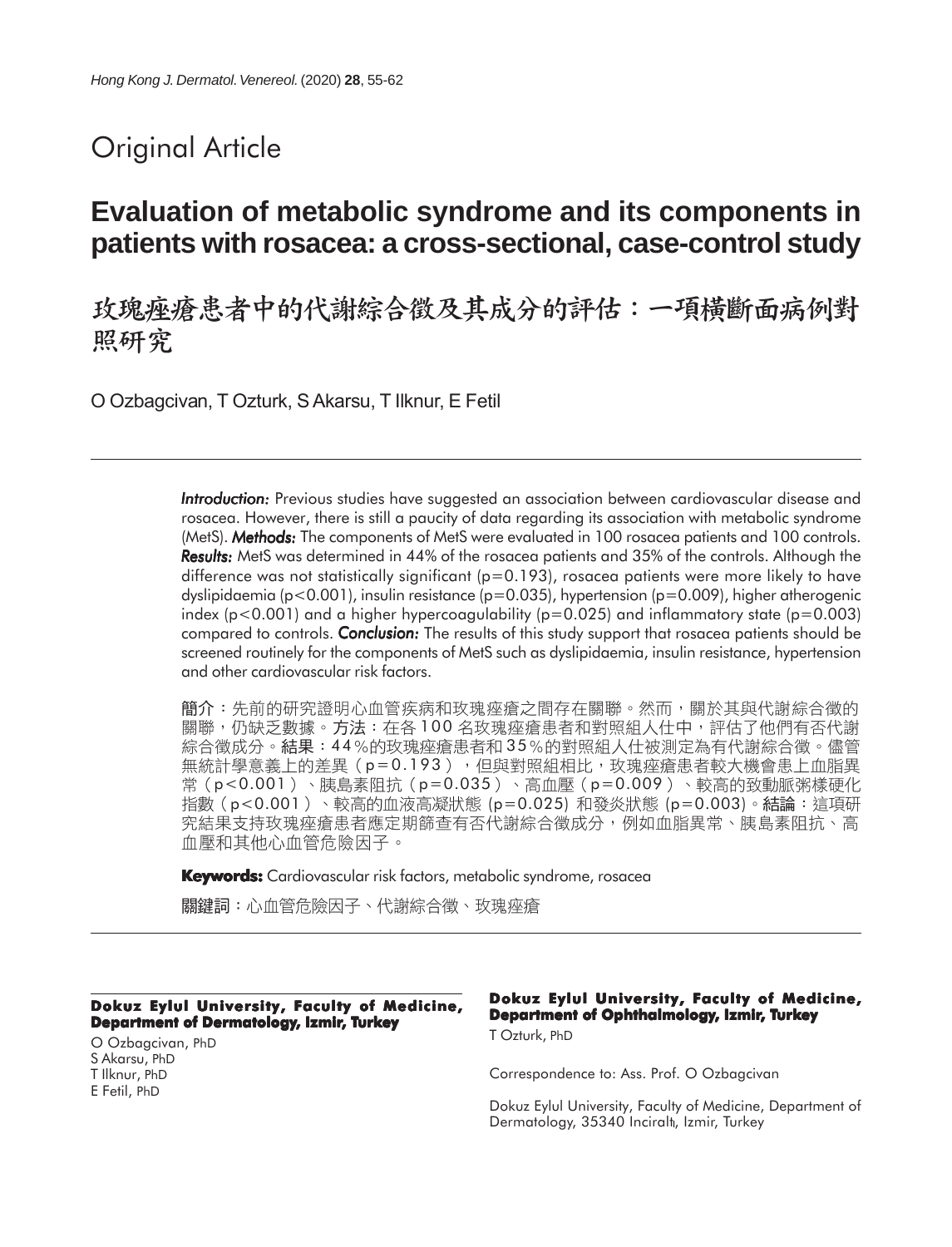# **Introduction**

Rosacea is a chronic inflammatory skin condition characterised by persistent or recurrent erythema, telangiectasia, papules, pustules, and sebaceous gland hypertrophy, preferentially affecting the convexities of the face. The prevalence of the condition varies between 1% and 20%, depending on the populations studied. There are four clinical subtypes of rosacea: erythematotelangiectatic, papulopustular, phymatous, and ocular. However, different subtypes can co-exist in the same patient.<sup>1,2</sup>

Metabolic syndrome (MetS) is characterised by a group of interrelated cardiovascular risk factors, including central obesity, atherogenic dyslipidaemia, elevated blood pressure (BP) and raised fasting blood glucose (FBG). Previous studies have extensively documented the association of rosacea with cardiovascular diseases (CVD), but the association between rosacea and MetS has not been adequately examined in the literature.

In the present study, we aimed to evaluate MetS components and the presence of MetS in rosacea patients, and to compare their frequencies with controls.

## **Materials and methods**

#### *Study design*

This was a cross-sectional, case-control study of 100 patients with rosacea and 100 age-and gender-matched control subjects who have consecutively admitted to our Department of Dermatology of University Faculty of Medicine, Turkey, between January 2016 and August 2016. The study was approved by the Local Ethical Committee in accordance with the Helsinki declaration. The diagnosis of rosacea was based on the clinical presentation as defined in the National Rosacea Society criteria. The control

group included subjects without any chronic inflammatory skin disease. Exclusion criteria were <18 years old and pregnancy. Apart from rosacea, neither rosacea patients nor control participants had any other chronic inflammatory disorder. Each participant gave a written informed consent prior to the examinations. After informed consent, all cases and controls were assessed by a dermatologist (OO) who documented the sociodemographic findings, medical history, biometric measurements and other relevant data.

The following were noted: smoking (>5 cigarettes/day), alcohol consumption (>35 g/ day), physical activity (physical exercise >30 min/ day) and family history of premature CVD (<55 years in father and <65 years in mother). Laboratory examinations and biometric measurements were performed in all subjects. Ophthalmological evaluation was performed in all patients to screen for ocular rosacea.

### *Biometric and laboratory screenings*

Weight and height were measured, and body mass index (BMI) was calculated using the formula weight (kg)/height (m)2. Waist circumference (WC) was measured along the line lying midway between the iliac crest and the costal margin in the mid-axillary line. BP was obtained using the validated device at our center and recordings were made for two times with one-minute intervals, and the average of both values was taken as the true BP of the patients.

Venous blood samples were taken after overnight fasting of 12 h and levels of FBG, insulin, total cholesterol (TC), triglycerides (TG), high-density lipoprotein cholesterol (HDL-C), low-density lipoprotein cholesterol (LDL-C), complement reactive protein (CRP), fibrinogen, thyroid stimulating hormone (TSH) and free T4 (fT4) were measured. Subjects with FBG  $>100$ underwent the oral glucose tolerance test (OGTT, 120 minutes after the administration of 75 g of oral glucose).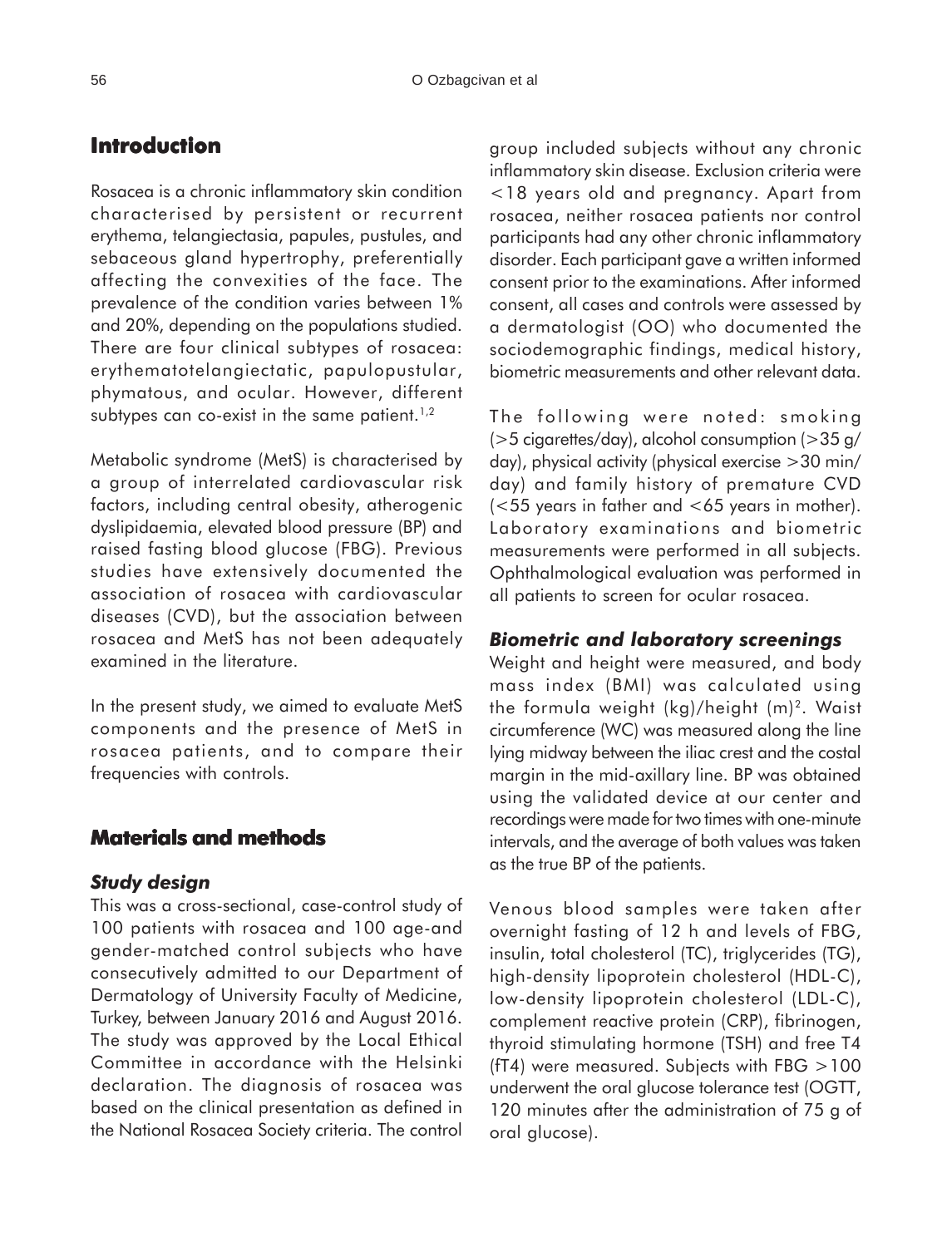Insulin resistance (IR) was calculated using the homeostasis model assessment of IR (HOMA-IR) according to the following formula: HOMA-IR = fasting insulin level ( $\mu$ IU/mL)  $\times$ FBG (mg/dL) /405.

The presence of dyslipidaemia was defined as serum TG >150 mg/dl, TC >200 mg/dl, LDL-C >130 mg/dl and/or antihyperlipidaemic treatment.<sup>7</sup>

### *Assessment of MetS*

The presence of MetS at study visit was assessed according to the consensus criteria recently approved by Aliberti et al.<sup>8</sup> Patients were diagnosed with MetS if three or more of the following criteria were present: increased waist circumference (≥80 cm for female, ≥94 cm for male), increased TG (≥150 mg/dL or drug treatment for hypertriglyceridaemia), reduced HDL-C (<50 mg/ dL for female, <40 mg/dL for male or drug treatment for reduced HDL-C), arterial HT (systolic ≥130 and/or diastolic ≥85 mm Hg or drug treatment for HT), and increased FBG (≥100 mg/ dL or drug treatment for DM).8

#### *Statistical analyses*

Statistical analysis was performed with the SPSS/ PC software (Version 23.0 for Windows; SPSS Inc., Chicago, Ill). Constant variables in the data set were expressed as mean±standard deviation, and categorical variables were expressed as frequency and percentage. The Shapiro-Wilk test was used to examine the normality of the distribution of the data. Two samples' Student's t-test was used to compare mean values of normally distributed quantitative variables as the two samples were obtained independently. Mann Whitney U-test was used if the variables were not normally distributed. Qualitative variables were analysed with the Chi-squared test and Fisher's exact test. To evaluate the association between the ophthalmological findings and MetS in rosacea patients, univariate analysis was performed and odds ratios (ORs) for MetS with 95% confidence interval (CI) were obtained. This was followed by logistic regression to determine the influence of MetS on the significant variable using the numerical and categorical variables. P<0.05 was considered significant in all analyses.

### **Results**

The average age of 100 rosacea patients included in this age- and gender-matched controlled study was 46.97±10.02 years old, and the gender of majority was female (female/ male: 1.33). The mean time with rosacea was 8.22±7.43 years. Erythematotelangiectatic rosacea was the more common clinical subtype accounting for 64% of cases, and the remainder had papulopustular (27%) and phymatosis subtypes (9%).

In medical history, presence of depression/ anxiety was significantly higher in rosacea patients than in the control group (15% vs 6%,  $p=0.038$ ). CVD was present in 5 (5%) of the rosacea patients (2 had angina, 2 had myocardial infarction and 1 had coronary bypass), and 2 (2%) of the controls (1 had angina and 1 had myocardial infarction) ( $p=0.248$ ).

MetS was determined in 44% of the rosacea patients and 35% of the control subjects. Although all components of MetS were more prevalent in the rosacea group, the difference in the prevalence of MetS between patients and controls did not reach a statistical significance (p=0.193). Among the MetS components, only hypertriglyceridemia (45% vs. 30%, p=0.028) and increased BP (49% vs.  $31\%$ , p=0.009) were found to be significantly higher in the rosacea group (Table 1).

In means of lipid parameters, mean TG, TC and LDL-C values, mean TC / HDL-C ratio (Castelli's atherogenic index) (Table 2), and the prevalence of dyslipidemia (77% vs. 52%, p<0.001, OR = 3.09, 95% CI =  $1.68 - 5.68$ ] were significantly higher in rosacea patients compared to controls.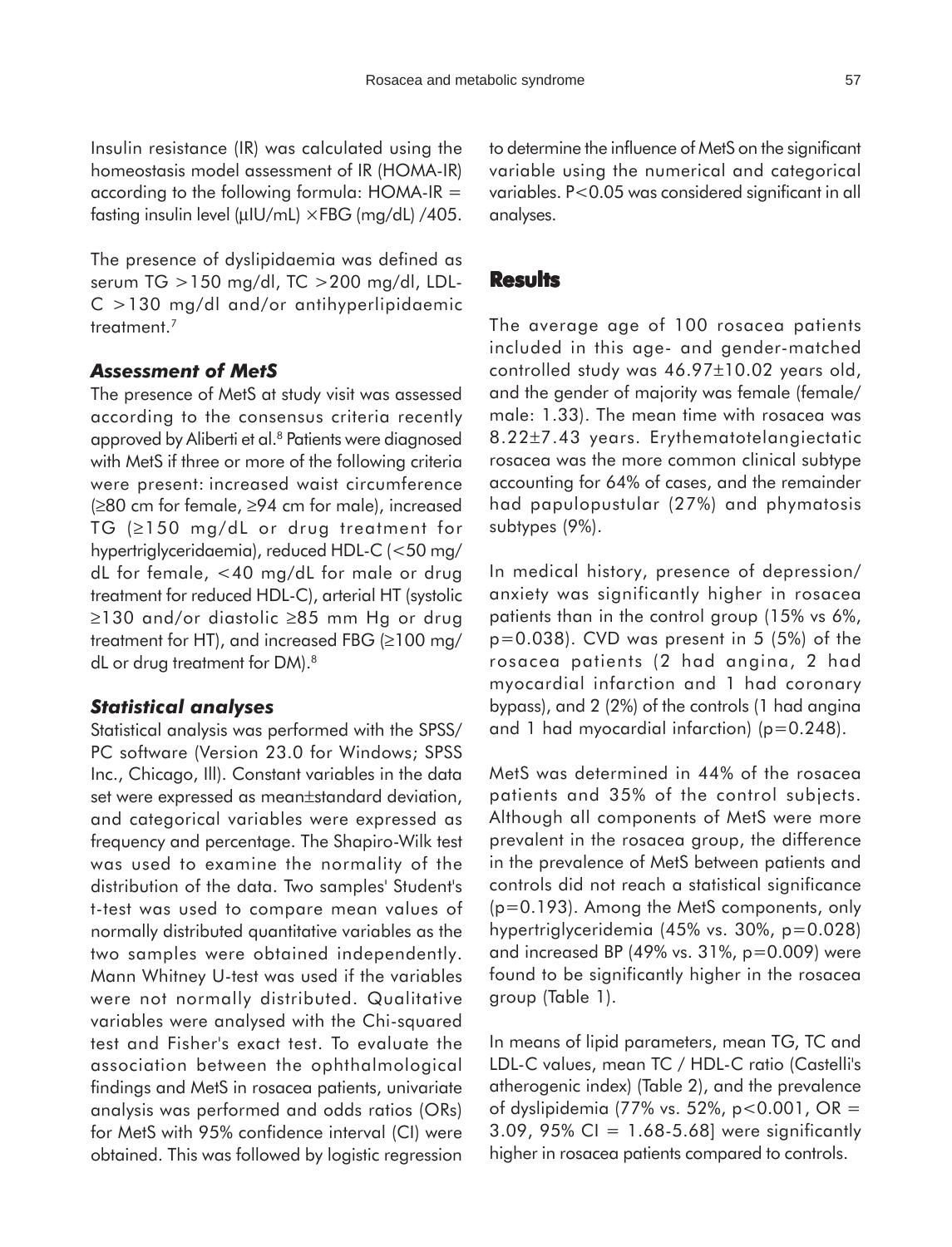| <b>Characteristics</b>                                               | <b>Rosacea</b><br>patients | <b>Controls</b>   | p value    |
|----------------------------------------------------------------------|----------------------------|-------------------|------------|
| Age, years, mean±SD                                                  | 46.97±10.02                | 46.68±12.02       | 0.853      |
| Gender, n (%)                                                        |                            |                   |            |
| Male                                                                 | 43 (43)                    | 43 (43)           | 1.000      |
| Female                                                               | 57 (57)                    | 57 (57)           |            |
| Socioeconomic status, n (%)                                          |                            |                   |            |
| Low                                                                  | 7(7)                       | 9(9)              | 0.628      |
| Intermediate                                                         | 86 (86)                    | 81(81)            |            |
| High                                                                 | 7(7)                       | 10(10)            |            |
| Current smokers, n (%)                                               | 29 (29)                    | 30 (30)           | 0.877      |
| Packet/year, mean±SD                                                 | 17.58±15.30                | $17.05 \pm 14.41$ | 0.892      |
| Alcohol use, n (%)                                                   | 24 (24)                    | 27(27)            | 0.626      |
| Diet, n (%)                                                          | 17(17)                     | 13(13)            | 0.428      |
| Sedantarism, n (%)                                                   | 68 (68)                    | 64 (64)           | 0.550      |
| Family history of premature cardiovascular diseases, n (%)           | 6(6)                       | 5(5)              | 0.756      |
| Medical history, n (%)                                               |                            |                   |            |
| Diabetes mellitus and/or antidiabetic use                            | 12(12)                     | 11(11)            | 0.825      |
| Hypertension and/or antihypertensive use                             | 21(21)                     | 17(17)            | 0.471      |
| Hyperlipidemia/dyslipidemia and/or antihyperlipidemic use            | 5(5)                       | 4(4)              |            |
| Cardiovascular disease                                               | 5(5)                       | 2(2)              |            |
| Depression and/or anxiety                                            | 15(15)                     | 6(6)              | $0.038*$   |
| Hypothyroidism                                                       | 10 (10%)                   | 10 (10%)          | 1.000      |
| Dyslipidemia, n (%)                                                  | 77 (77)                    | 52 (52)           | $< 0.001*$ |
| Insulin resistance, n (%)                                            | 32(32)                     | 19(19)            | $0.035*$   |
| Metabolic syndrome, n (%)                                            | 44 (44)                    | 35(35)            | 0.193      |
| Increased waist circumference ≥94 cm (male) or ≥80 cm (female)       | 76(76)                     | 67(67)            | 0.159      |
| Hypertriglyceridemia ≥150 mg/dL or antihyperlipidemic treatment      | 45(45)                     | 30(30)            | $0.028*$   |
| Reduced HDL-cholesterol <50 mg/dL (female) or <40 mg/dL (male)       | 23(23)                     | 22(22)            | 0.866      |
| Elevated blood pressure ≥130/85 mmHg or antihypertensive treatment   | 49(49)                     | 31(31)            | $0.009*$   |
| Increased fasting blood glucose ≥100 mg/dL or hypoglycemic treatment | 34(34)                     | 27(27)            | 0.282      |
| Number of metabolic syndrome components, mean±SD                     | $2.27 \pm 1.32$            | $1.77 \pm 1.38$   | $0.010*$   |

Table 1. Comparison of sociodemographic features, medical history findings and metabolic syndrome components in study subjects

\*=statistically significant values, −=chi-square test could not be performed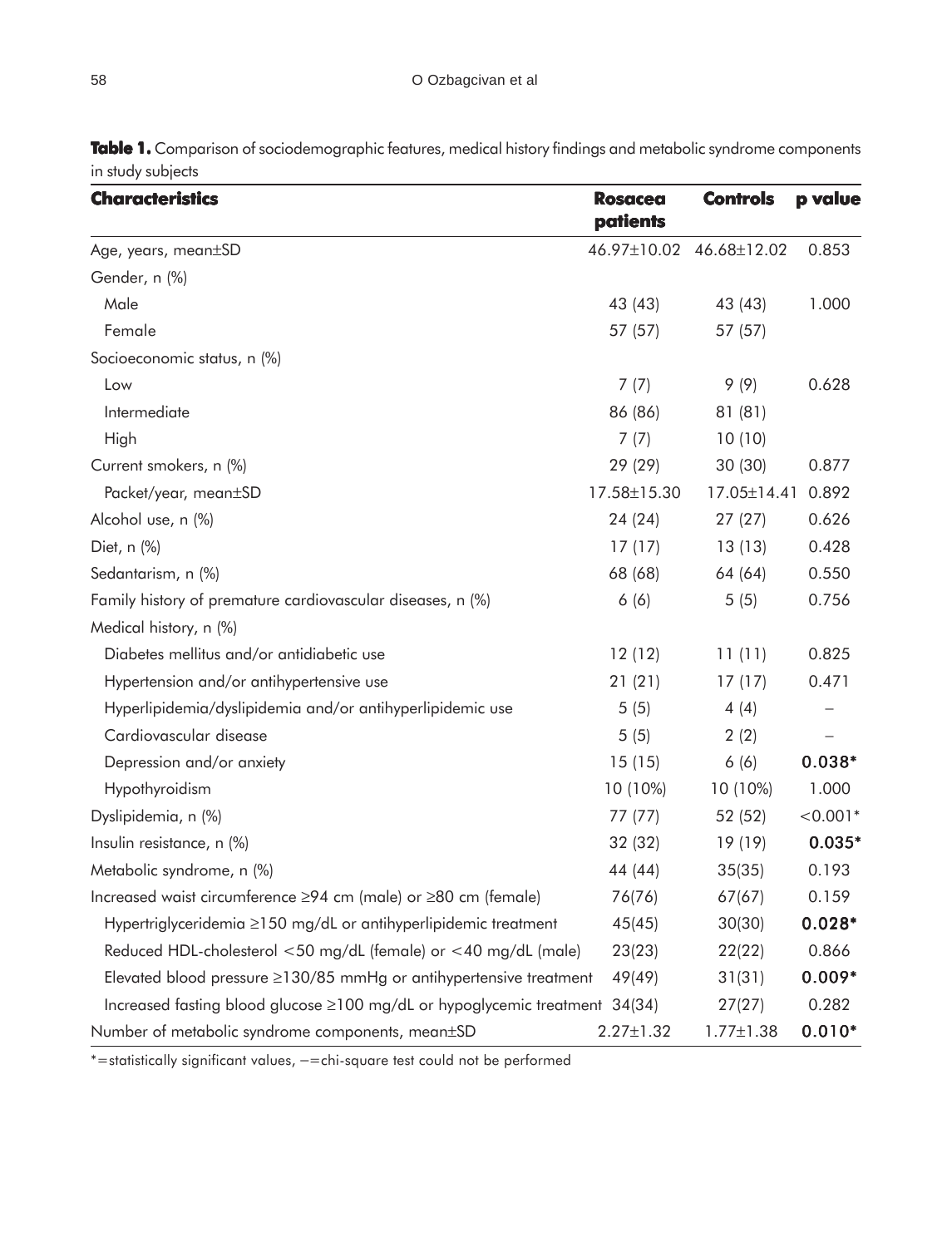With regard to glucose metabolism, rosacea patients showed significantly higher mean FBG, insulin and HOMA values, and they were also more likely to have IR as compared to controls (32% vs. 19%, p=0.035). Twelve cases in the rosacea group and 11 cases in the control group had primarily diagnosed DM. With the OGTT, we added five cases with newly diagnosed DM and six cases with newly diagnosed glucose intolerance in the rosacea group, while there were only one case with newly diagnosed DM and five cases with newly diagnosed glucose intolerance in the control group. However, the differences did not show statistical significances  $(p=0.097$  and  $p=0.756$ , respectively).

In terms of the other components of MetS, rosacea patients showed significantly higher mean CRP and mean fibrinogen values compared to the controls. Likewise, the proportions of the cases with a high CRP level (28% vs.  $15%$ , p=0.025), and with a high fibrinogen level (56% vs. 35%, p=0.003) were significantly higher in the rosacea group.

Of note, ocular findings related with rosacea was detected in 88 (88%) patients including blepharitis (76%), meibomitis (57%), dry eye (41%), foreign body sensation (30%), lid margin telangiectasia (20%), conjunctival hyperemia (16%), keratitis (8%), chalazia/hordeolum (8%), blurred vision (3%), corneal vascularisation (1%) and corneal oedema (1%). Among those, only the difference in the prevalence of meibomitis was significantly higher in patients with MetS compared to the patients without MetS [68.2% vs 48.2%, p=0.045, OR = 2.30, 95% CI = 1.01- 5.24].

| Characteristics, mean±SD        | <b>Rosacea patients</b> | <b>Controls</b> | p value    |
|---------------------------------|-------------------------|-----------------|------------|
| Waist circumference (cm)        | 98.14±9.80              | 95.30±13.45     | 0.218      |
| Body mass index                 | 28.08±3.84              | 27.01±4.69      | 0.061      |
| Glucose (mg/dL)                 | 95.75±21.83             | 90.75±11.57     | $0.016*$   |
| Insulin (µIU/mL)                | $8.02 \pm 3.87$         | $6.25 \pm 3.57$ | $< 0.001*$ |
| <b>HOMA</b>                     | $1.96 \pm 1.16$         | $1.43 \pm 0.95$ | $< 0.001*$ |
| Triglycerides (mg/dL)           | 168.38±94.26            | 116.56±59.26    | $< 0.001*$ |
| Total cholesterol (mg/dL)       | 220.17±44.54            | 190.72±34.83    | $< 0.001*$ |
| LDL-cholesterol (mg/dL)         | 136.42±37.79            | 114.84±27.24    | $< 0.001*$ |
| HDL-cholesterol (mg/dL)         | 51.22±10.67             | 52.56±13.56     | 0.509      |
| Castelli's atherogenic index    | 4.39±0.92               | $3.80 \pm 1.02$ | $< 0.001*$ |
| $CRP$ (mg/L)                    | $4.21 \pm 4.95$         | $2.77 \pm 2.85$ | $0.006*$   |
| Fibrinogen (g/L)                | $3.62 \pm 0.88$         | $3.28 \pm 0.70$ | $0.001*$   |
| TSH $(\mu$ IU/mL)               | $2.16 \pm 2.85$         | $1.75 \pm 1.04$ | 0.118      |
| $fT4$ (ng/dL)                   | $0.85 \pm 0.22$         | $0.82 \pm 0.16$ | 0.585      |
| Systolic blood pressure (mmHg)  | 117.33±14.79            | 112.79±17.11    | $0.044*$   |
| Diastolic blood pressure (mmHg) | 81.58±10.04             | 77.53±10.37     | $0.018*$   |

Table 2. Laboratory characteristics and anthropometric measurements in study subjects

\*=statistically significant values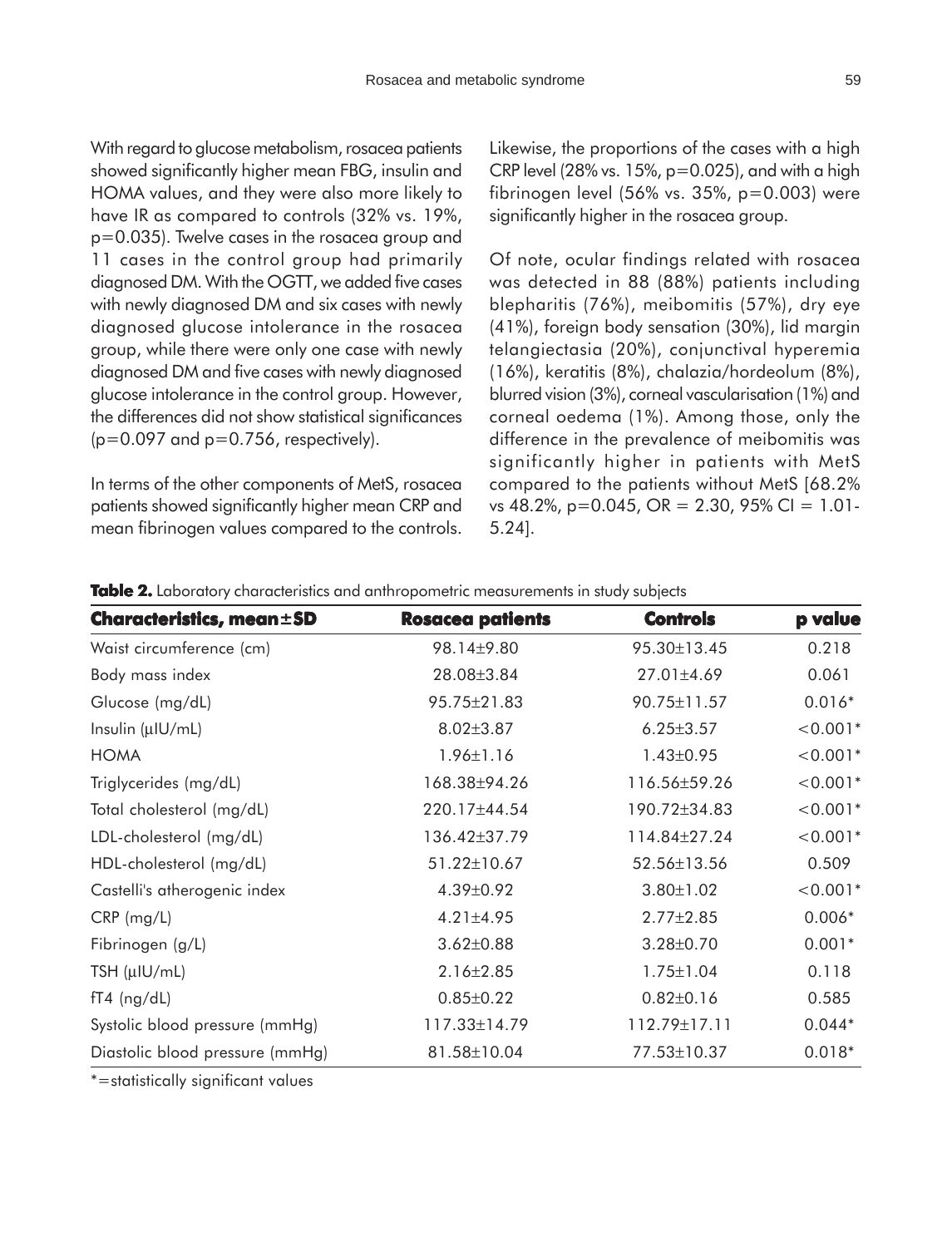## **Discussion**

In the present study, we examined the prevalence of MetS and its individual components in a sample of rosacea patients and their age and gender matched controls. Although a statistically significant difference has not been determined in the prevalence of MetS between patients and controls, higher rates of atherogenic dyslipidemia, HT, hyperglycaemia and IR with a higher proinflammatory and procoagulant state have been found to exist in rosacea patients.

The association of rosacea with CVD and cardiovascular risk factors has been clearly demonstrated in previous studies. In this context, the first study was published by Duman et al, high TC, LDL-C and CRP levels, a family history of premature CVD, and a history of smoking and alcohol consumption were reported in rosacea patients compared to controls.4 Subsequently, a nationwide case-control study from Taiwan confirmed that patients with rosacea are more likely to have dyslipidemia, coronary artery disease and HT.<sup>5</sup> In the light of the results of such studies, the first report of the association of rosacea with MetS and IR was published in 2016 by Akin et al. In a case-control study including 47 age-, gender-, and BMI- matched rosacea patients and 50 controls.<sup>6</sup> In that study, whereas the rosacea group was more likely to have MetS compared to the controls (34.1% vs. 22%), no significant association was found between rosacea and MetS, as in our study. However, in addition to higher mean levels of FBG, LDL-C, TG, TC, CRP, and systolic and diastolic BP, they found a higher prevalence of IR in rosacea patients. Our results are highly consistent with those obtained in this study. Systemic inflammatory component and secretion of proinflammatory cytokines have been proposed to explain the underlying mechanism for the predisposition to such disturbances in these patients.<sup>9,10</sup>

Although the exact mechanisms involved in the pathogenesis of rosacea are largely unknown, recent scientific interest focuses on abnormally high facial skin levels of the antimicrobial peptide cathelicidin LL-37 as well as cathelicidin's processing enzyme, a serine protease called kallikrein 5 in rosacea patients. Apart from the antimicrobial activity, LL-37 has additional functions in the activation and the control of immune responses such as cytokine and chemokine release from local cells and leucocytes, and chemotactic effects on a large number of immune cells.1,11 Because of the role of LL-37 in the inflammatory processes, it has been hypothesised that it might also contribute to the innate immunity involved in atherosclerosis. In this context, Edfeldt et al. have first demonstrated the expression of the cathelicidin LL-37 in atherosclerotic lesions.12 In the following years, the LL-37 gene expression was demonstrated to be significantly higher in peripheral blood mononuclear cells from obese women compared to lean and overweight women, and LL-37 mRNA level was shown to significantly correlate with CVD risk factors in men independently of BMI and WC.<sup>13</sup> These findings have also supported that the expression of the cathelicidin LL-37 may be modulated as part of the processes that lead to CVD and metabolic disturbances in rosacea patients.

Another proposed mechanism of the inflammatory processes in rosacea is the oxidative modification of proteins and lipids by reactive oxygen species (ROS). As it has been well-known for many years, that ultraviolet (UV) exposure and photodamage play an important role in the pathophysiology of rosacea. In general, UV radiation generates ROS, which have a pro-inflammatory effect on the skin. ROS bind to toll-like receptor 2 (TLR2) on keratinocytes, and further aggravates the inflammatory cascade existing in rosacea. The epidermis in patients with rosacea has shown to expresses higher amounts of both ROS and TLR2.14,15 Considerable data indicate that oxidative stress is one of the main factors associated with IR, CVD and HT, and an overproduction of ROS is clearly one of the key factors of MetS.<sup>16</sup> Additionally, recent studies have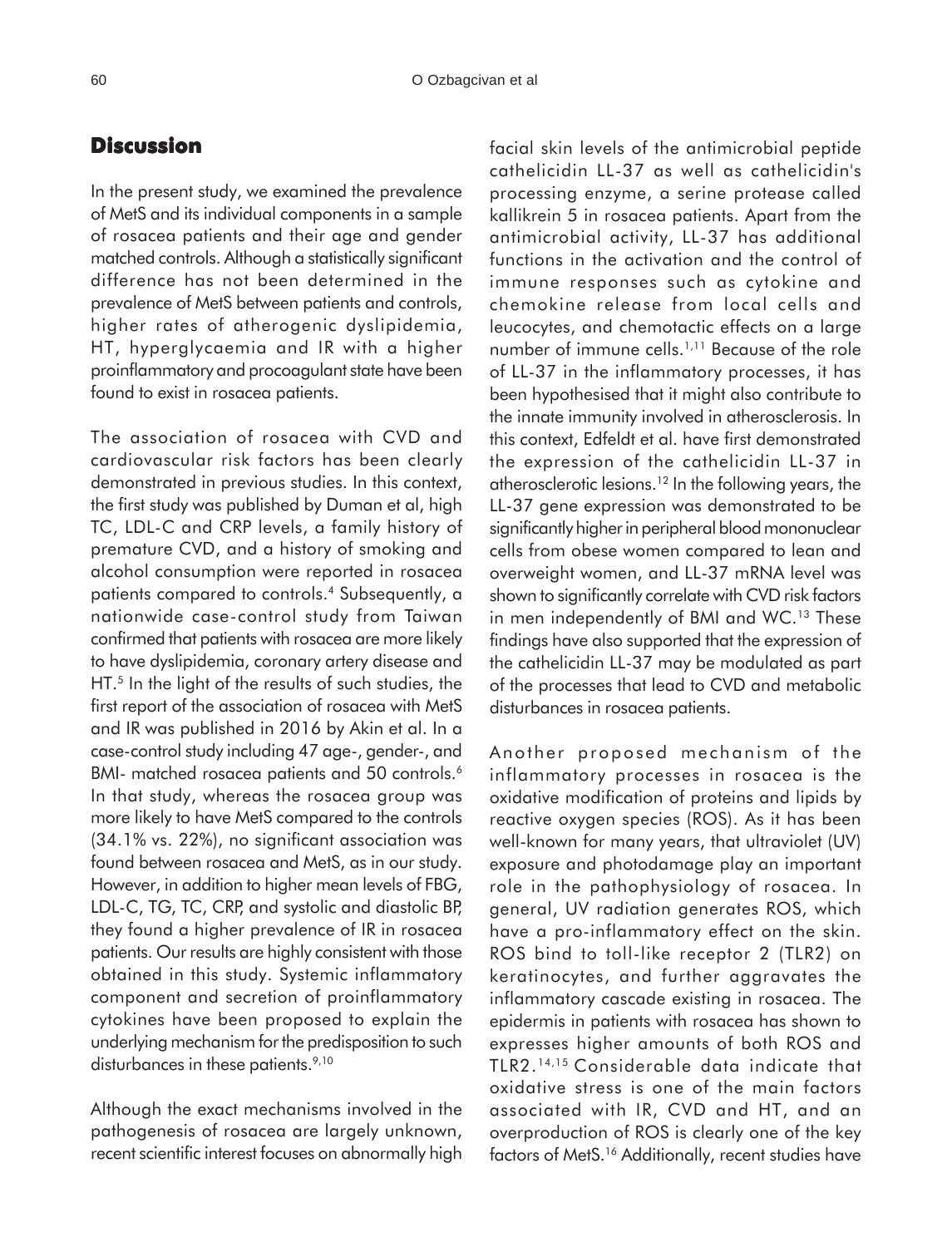demonstrated significantly increased surface expression and activity of TLR2 on monocytes of the subjects with MetS compared to controls.17 Higher levels of ROS and TLR2 in rosacea may also lead to a higher rate of metabolic disturbance in these patients.

Furthermore, endoplasmic reticulum (ER) stress are also hypothesised to play a critical role in the pathophysiology of rosacea in recent studies. ER stress is a condition that is accelerated by the accumulation of unfolded/misfolded proteins after a disturbance in the ER quality control due to a variety of physiological and pathological conditions. Triggers such as UV radiation, heat, cold, psychological stress, certain foods, skin irritants, *Demodex* mites may represent ER stressors and increase ER stress.18 More recently, ER stress and the unfolded protein response have been found to play an important role in diseases associated with CVD such as IR, DM, obesity, non-alcoholic fatty liver disease and atherosclerosis have been discovered.19 Moreover, emerging evidence suggests that pharmacological modulators of ER stress can be developed as novel treatments of these metabolic disorders.<sup>20</sup> Thus, the mechanisms of rosacea and metabolic diseases suggest that ER stress may be a key link between rosacea and metabolic conditions.

Although not specific, rosacea also commonly affects the eyes including meibomian gland dysfunction (MGD). In this study, rosacea patients with MetS had a higher prevalence of meibomitis compared to the patients without MetS. In the literature, patients with MGD have a significantly higher rate of cardiovascular risk factors compared to controls without MGD. Thus, meibomitis may serve as an early indicator for metabolic disturbances in also rosacea patients.

The present study has some limitations such as being a hospital-based, cross-sectional design and lack of follow-up data. Additionally, the rosacea patients were composed of different subtypes. Thus, more long-term, prospective studies using large cohorts are needed.

In conclusion, whereas a statistically significant association between rosacea and MetS was not found in this study, the results have revealed that rosacea patients have various parameters of MetS such as atherogenic dyslipiaemia, HT, hyperglycaemia, IR, proinflammatory and procoagulant state. In order to provide comprehensive care in rosacea patients, we recommend that physicians be aware of these findings. Further studies with larger cohorts are required to assess the impact of rosacea on these risk factors.

## **Acknowldegement**

Funding sources that supported the work: This work was financed by the "Scientific and Technological Research Council of Turkey (TUBITAK)" under Grant number 215S061.

## **Conflicts of interest Conflicts interest**

The authors declare that there is no conflict of interest.

## **References**

- 1. van Zuuren EJ, Fedorowicz Z, Carter B, van der Linden MM, Charland L. Interventions for rosacea. Cochrane Database Syst Rev 2015;4:CD003262.
- 2. Tan J, Berg M. Rosacea: current state of epidemiology. J Am Acad Dermatol 2013;69:27-35.
- 3. Wilson PW, D'Agostino RB, Parise H, Sullivan L, Meigs JB. Metabolic syndrome as a precursor of cardiovascular disease and type 2 diabetes mellitus. Circulation 2005;112:3066-72.
- 4. Duman N, Ersoy Evans S, Atakan N. Rosacea and cardiovascular risk factors: a case control study. J Eur Acad Dermatol Venereol 2014;28:1165-9.
- 5. Hua TC, Chung PI, Chen YJ, Wu LC, Chen YD, Hwang CY, et al. Cardiovascular comorbidities in patients with rosacea: A nationwide case-control study from Taiwan. J Am Acad Dermatol 2015;73:249-54.